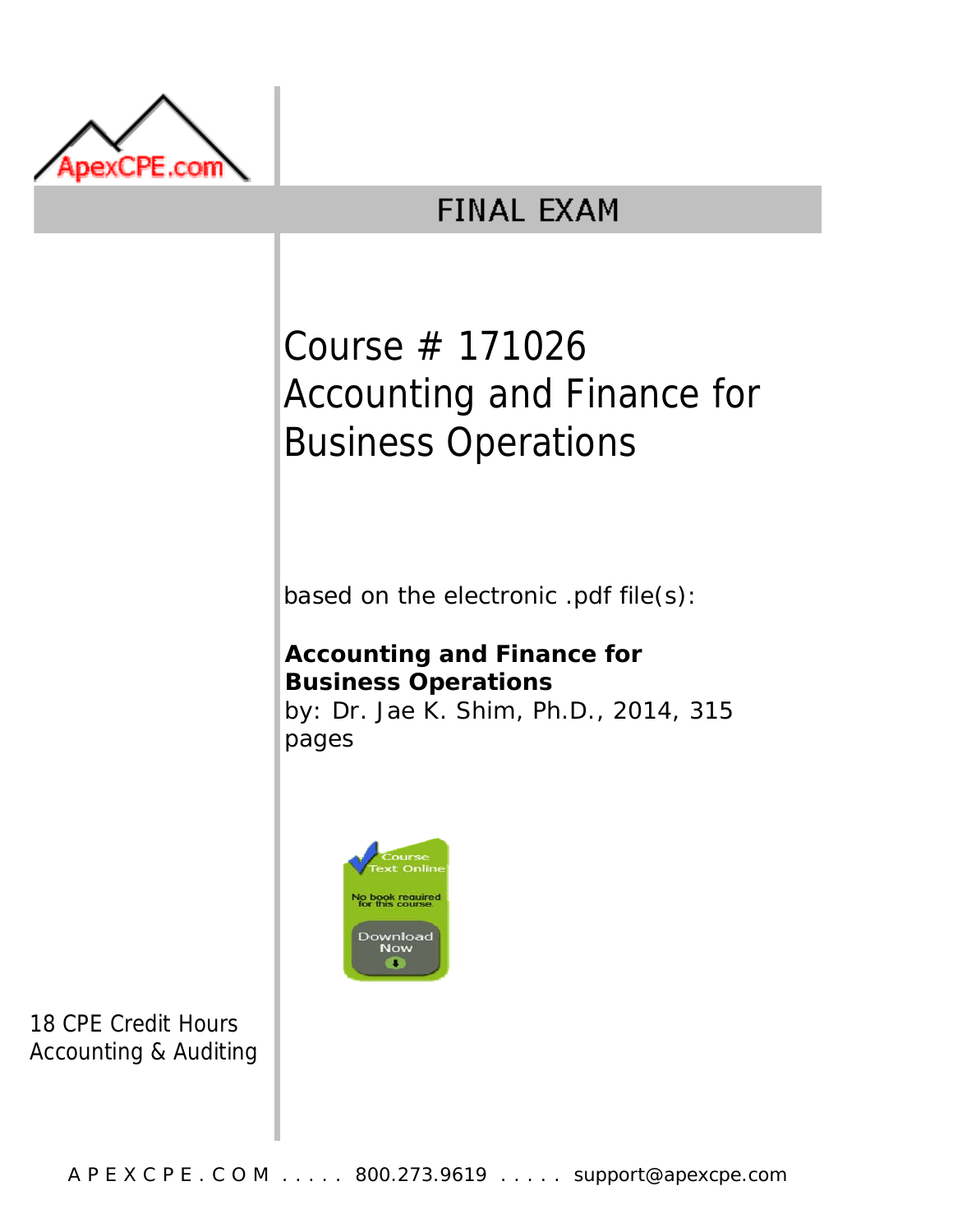This exam sheet is made available for your convenience in answering questions while offline. Please note that you will still need to enter your answers on the online exam sheet for grading. Instructions are provided at the end of this document.

#### **Chapter 1 - Essentials Of Accounting And Finance**

1. Managers spend a good portion of time:

**L\_\_\_\_** Delegating

L\_\_\_\_\_\_ Purchasing

L<sub>DD</sub> Processing

L<sub>D</sub>Planning

2. Capital investments projects do NOT include:

L<sub>pperty</sub>

L<sub>D</sub>Plant

L**L** Inventory

L\_\_\_\_\_\_\_ Equipment

3. The Controller is responsible for all EXCEPT:

**LETT** Custody of records

Legal work

L<sub>Budgeting</sub>

Lase Payroll

4. The three major types of business entities are:

**LETT** Profit, nonprofit, and corporate organizations

Corporations, partnerships, and proprietorships

Corporations, associations, and nonprofit organizations

Institutions, partnerships, and corporations

5. A business owned by two or more people is called a:

**Nonprofit organization** 

**L** Partnership

L**Corporation** 

Sole proprietorship

6. An S corporation cannot have more than \_\_\_\_\_\_\_\_\_\_\_\_\_\_ shareholders.

35

20

 $\frac{1}{2}$  75

 $\Box$  100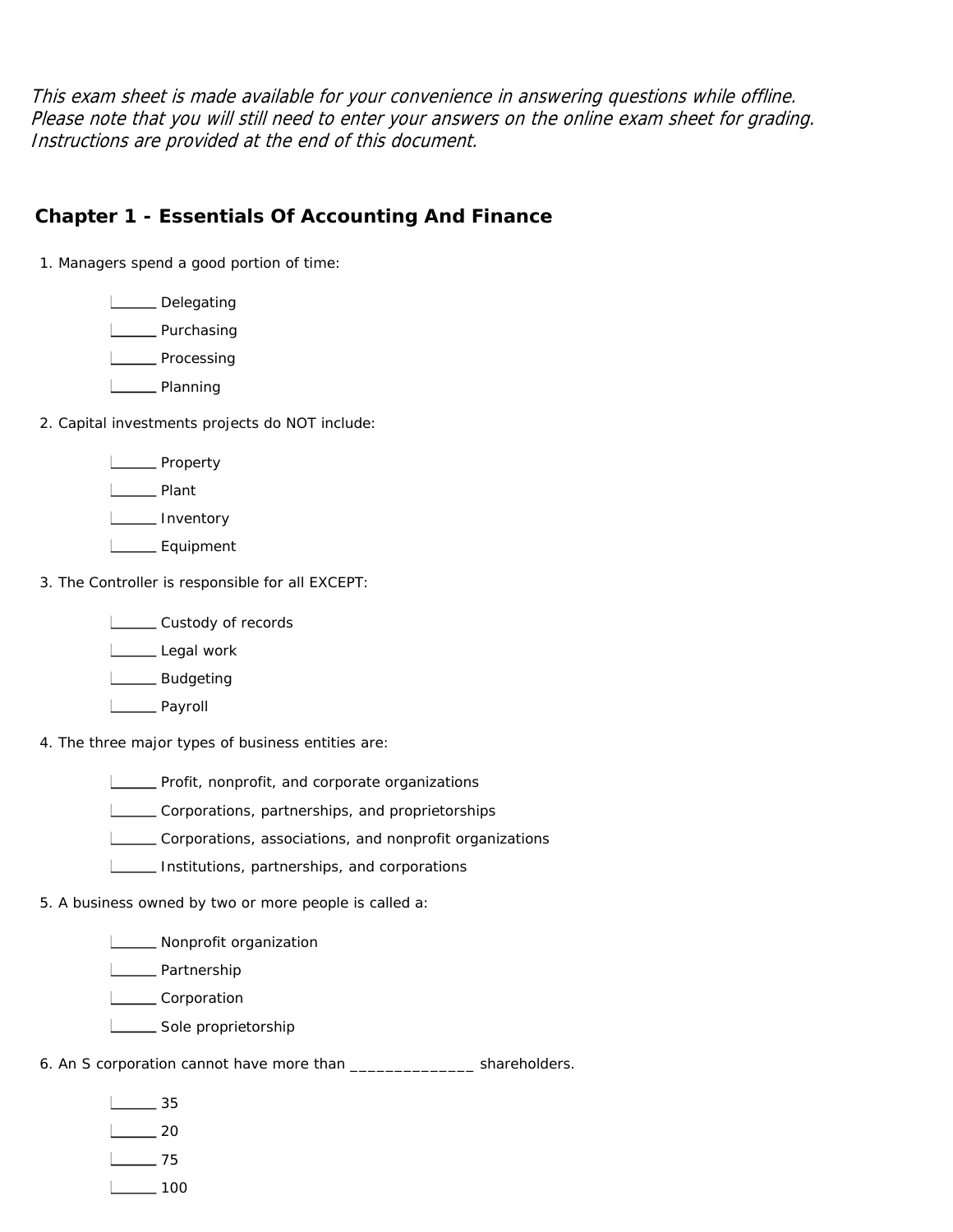| . ______________ are typically not permitted to carry on certain service businesses (e.g., law, |  |  |  |
|-------------------------------------------------------------------------------------------------|--|--|--|
|                                                                                                 |  |  |  |

| medicine, and accounting). | $\frac{1}{2}$ . $\frac{1}{2}$ . $\frac{1}{2}$ . $\frac{1}{2}$ . $\frac{1}{2}$ . $\frac{1}{2}$ |
|----------------------------|-----------------------------------------------------------------------------------------------|
|                            | <u>L</u> Partnerships                                                                         |
| l LLCs                     |                                                                                               |
|                            | _____ S Corporations                                                                          |
|                            | C corporations                                                                                |

## **Chapter 2 - Types Of Cost Data And Cost Analysis**

8. **\_\_\_\_** are related to time rather than to producing the product (e.g., advertising costs, sales commissions, and administrative salaries).

**LECTE** Product costs

**Louis** Conversion costs

**Letter** Period costs

- **LECT** Prime costs.
- 9. The wood in an oak desk is an example of:
	- **LECTE** Direct materials

**I** \_\_\_\_\_ Indirect materials

**L** Direct labor

Indirect labor

10. Prime costs consist of:

Direct materials and direct labor

Direct labor and manufacturing overhead

**LETT** Direct materials and manufacturing overhead

**L\_\_\_ Fixed and variable costs** 

11. Conversion costs consist of

**LETTE** Direct materials and direct labor

**LETTE** Direct labor and manufacturing overhead

**LETTE** Direct materials and manufacturing overhead

**LETTE** Fixed and variable costs

#### **Chapter 3 - Contribution Analysis**

12. \_\_\_\_\_\_\_\_\_\_\_\_\_\_\_\_\_\_\_\_\_\_\_ is not very useful for decision analysis.

**LECONDITION CONTRIGHT** 

**Margin of safety**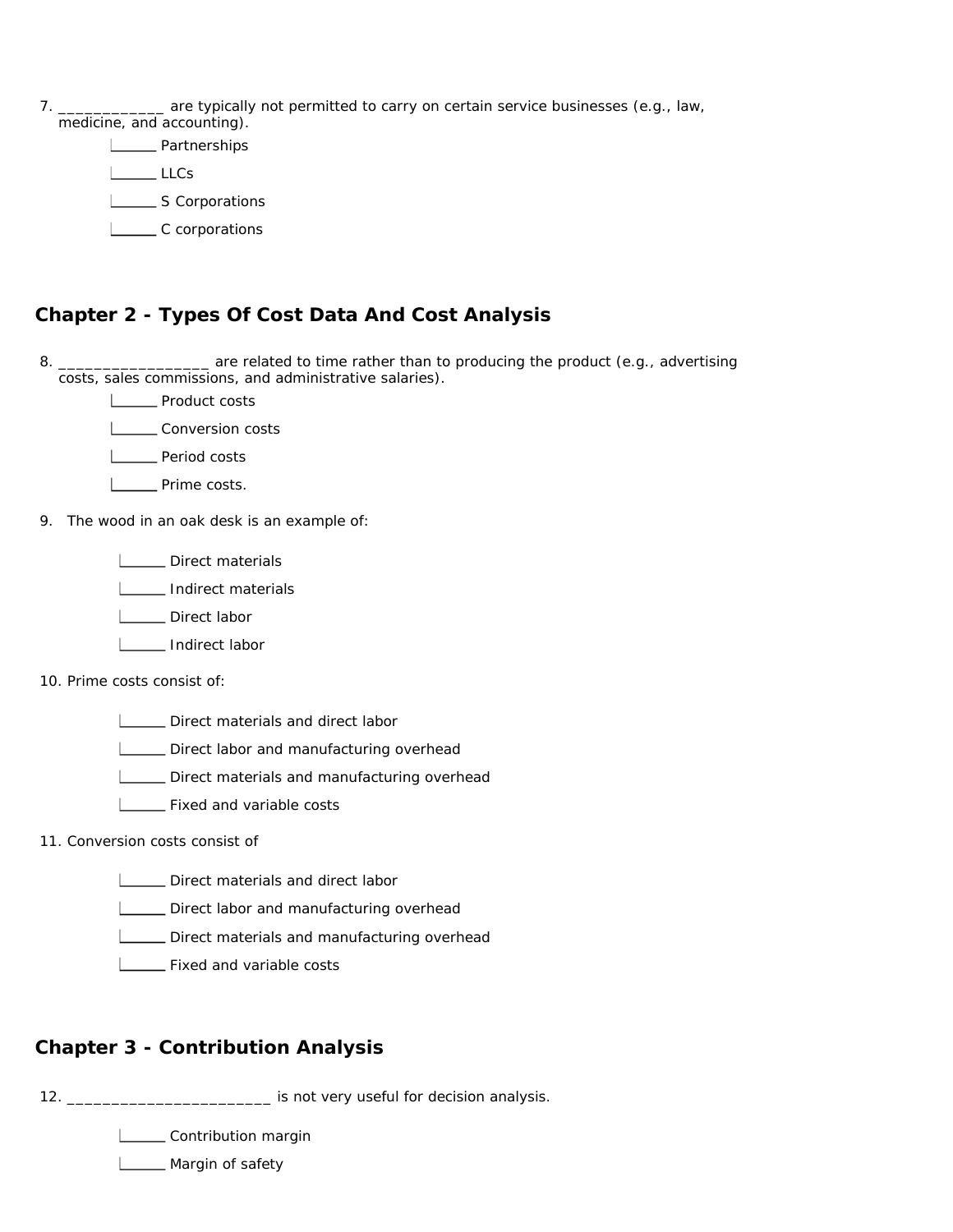L\_\_\_\_\_ Profit margin

L<sub>C</sub>Gross margin

13. Contribution margin is calculated as:

Sales minus cost of goods sold

Sales minus total variable costs

Sales minus total variable manufacturing costs

Sales minus total variable manufacturing costs and total fixed manufacturing costs

14. The contribution margin ratio is calculated as:

Total contribution margin divided by total revenues

**Total contribution margin divided by total variable costs** 

Total variable costs divided by contribution margin

**ILLETT** Income divided by contribution margin

#### **Chapter 4 - Break-Even And Cost-Volume-Profit Analysis**

15. The break-even point in sales dollars is computed using the:

**Fixed costs divided by the contribution margin ratio** 

**LECT** Variable costs expressed as a percentage of sales

**Fixed costs expressed as a percentage of sales** 

Sales revenue expressed as a percentage of net income

16. The formula that can be used to calculate unit sales necessary in order to earn a desired profit is:

(fixed costs + contribution margin)/variable cost ratio

(fixed costs + desired profit)/ unit CM

(fixed costs + variable costs)/CM ratio

(fixed costs + desired profit)/(1 - sales ratio)

17. Sales mix is the relative combination of:

Inputs required to produce a product

**L** Outputs produced by a firm

**Lacks** Products sold by a firm

Distribution channels used by a firm

18. The \_\_ measures the percentage change in profits resulting from a percentage change in sales.

**Letter** Variable cost ratio

**Louis** Contribution margin ratio

Degree of operating leverage

Sales margin ratio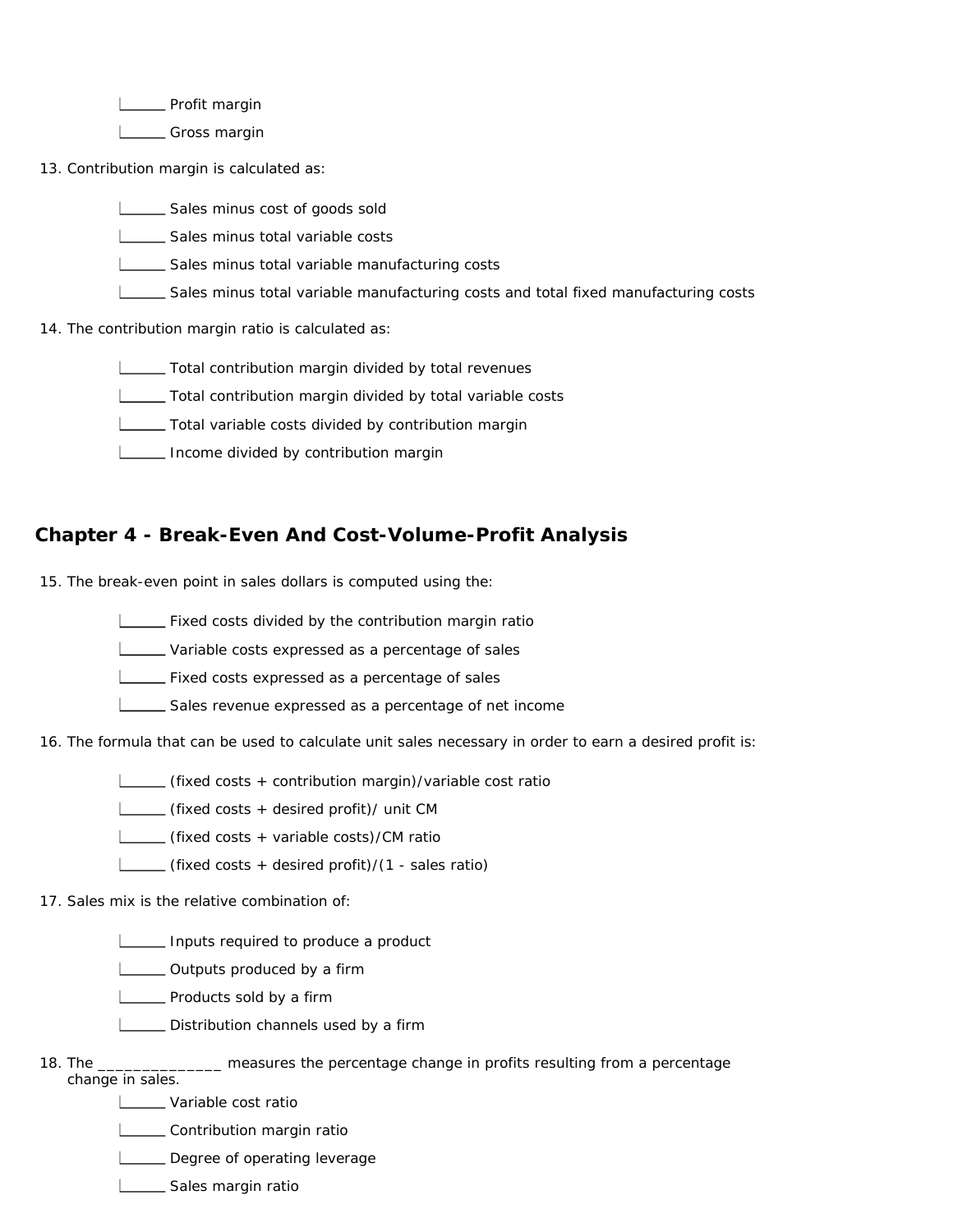| <b>Chapter 5 - Relevant Cost And Making Short-Term Decisions</b>                                            |  |
|-------------------------------------------------------------------------------------------------------------|--|
| 19. __________ refer to all the manufacturing costs incurred prior to the split-off point.                  |  |
| Separation costs                                                                                            |  |
| Joint costs                                                                                                 |  |
| _ Processing costs                                                                                          |  |
| Transferred-in costs.                                                                                       |  |
| 20. For a cost or revenue to be relevant to a particular decision, the cost or revenue must                 |  |
| Differ between the alternatives being considered                                                            |  |
| __ Be a past cost                                                                                           |  |
| Be a sunk cost                                                                                              |  |
| ____ Continue regardless of the decision                                                                    |  |
| 21. _______________ are the result of past decisions and cannot be changed by current or future<br>actions. |  |
| Sunk costs                                                                                                  |  |
| _Opportunity costs                                                                                          |  |
| Avoidable costs                                                                                             |  |
| Differential costs                                                                                          |  |
|                                                                                                             |  |
|                                                                                                             |  |

#### **Chapter 6 - Forecasting Cash Needs And Budgeting**



## **Chapter 7 - Cost Control And Variance Analysis**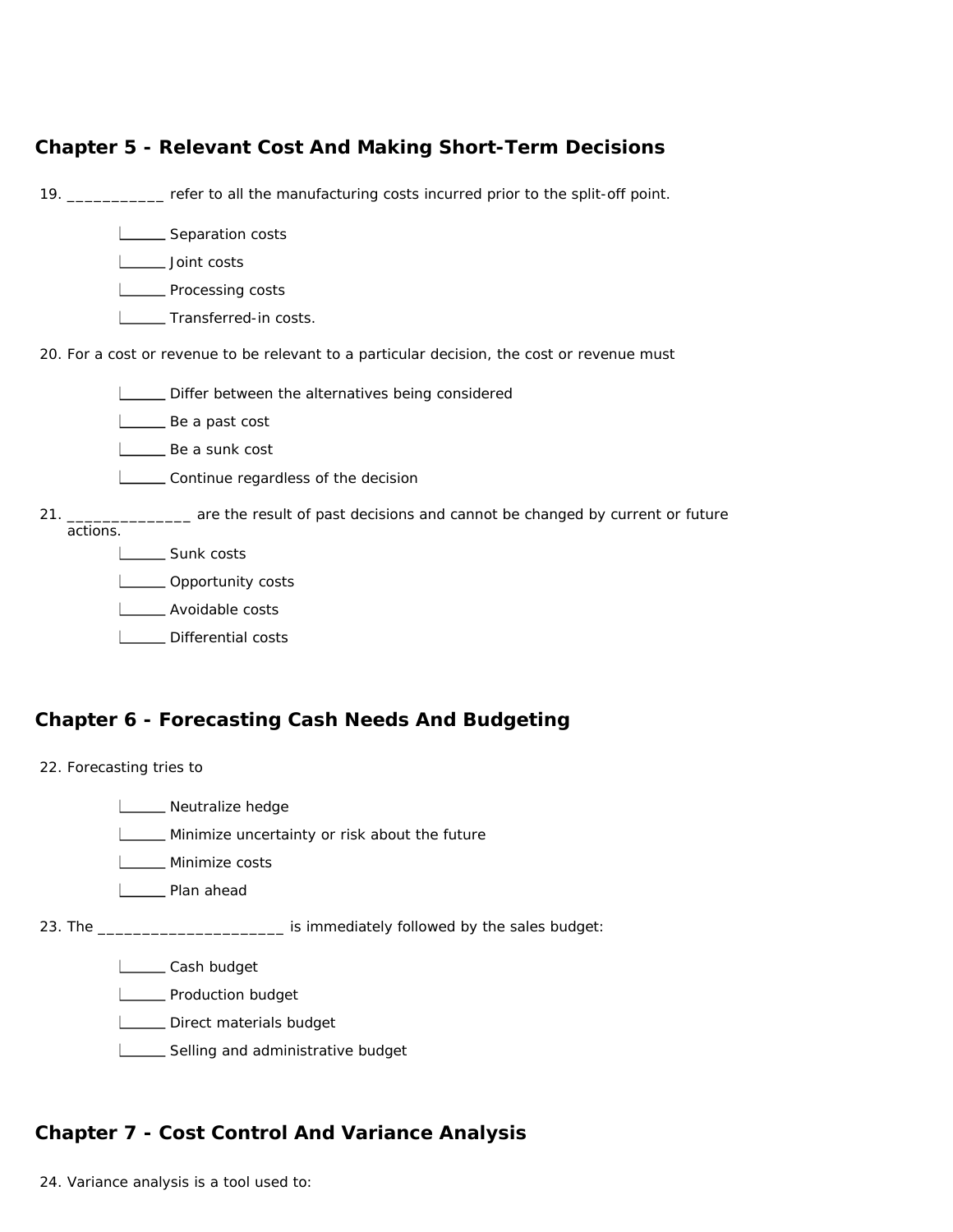**LEGE** Evaluate financial performance

**LEGE** Evaluate customer satisfaction

**LETT** Determine cost ratios

**ILLETT** Identify and control product compatibility

#### 25. Variances indicate:

| The cause of the variance

Who is responsible for the variance

L\_\_\_\_\_That problems exist

When the variance should be investigated

26. When should variances be investigated?

When they fall out of the accepted range or the control limit

**LECT** When the variances are unfavorable

When the variances are over \$10,000

**LETTE** All variances should be investigated

27. The performance evaluation of a cost center is typically based on its:

**LECCC** Sales volume variance

L<sub>ROI</sub>

**LETTE** Flexible budgeting

**LETTE** Static budget variance

28. The standard quantity allowed for actual output is used in the calculation of which of the following variances?

> It is NOT used in the Materials Price Variance, and it is NOT used in the Materials Quantity (Usage) Variance

It is NOT used in the Materials Price Variance, but it is used in the Materials Quantity (Usage) Variance

It is used in the Materials Price Variance, but it is NOT used in the Materials Quantity (Usage) Variance

It is used in the Materials Price Variance, and it is used in the Materials Quantity (Usage) Variance

29. Under a standard cost system, the labor rate variances are usually the responsibility of the:

**LETT** Production manager

**LECOST** Cost accounting manager

**L\_\_\_\_** Human resource manager

**LETTE** Purchasing manager

30. Under a standard cost system, the sales price variances are the responsibility of:

**LETT** Production supervisor and foreperson

**L\_\_\_\_** Marketing and sales

**L\_\_\_\_** Purchasing and sales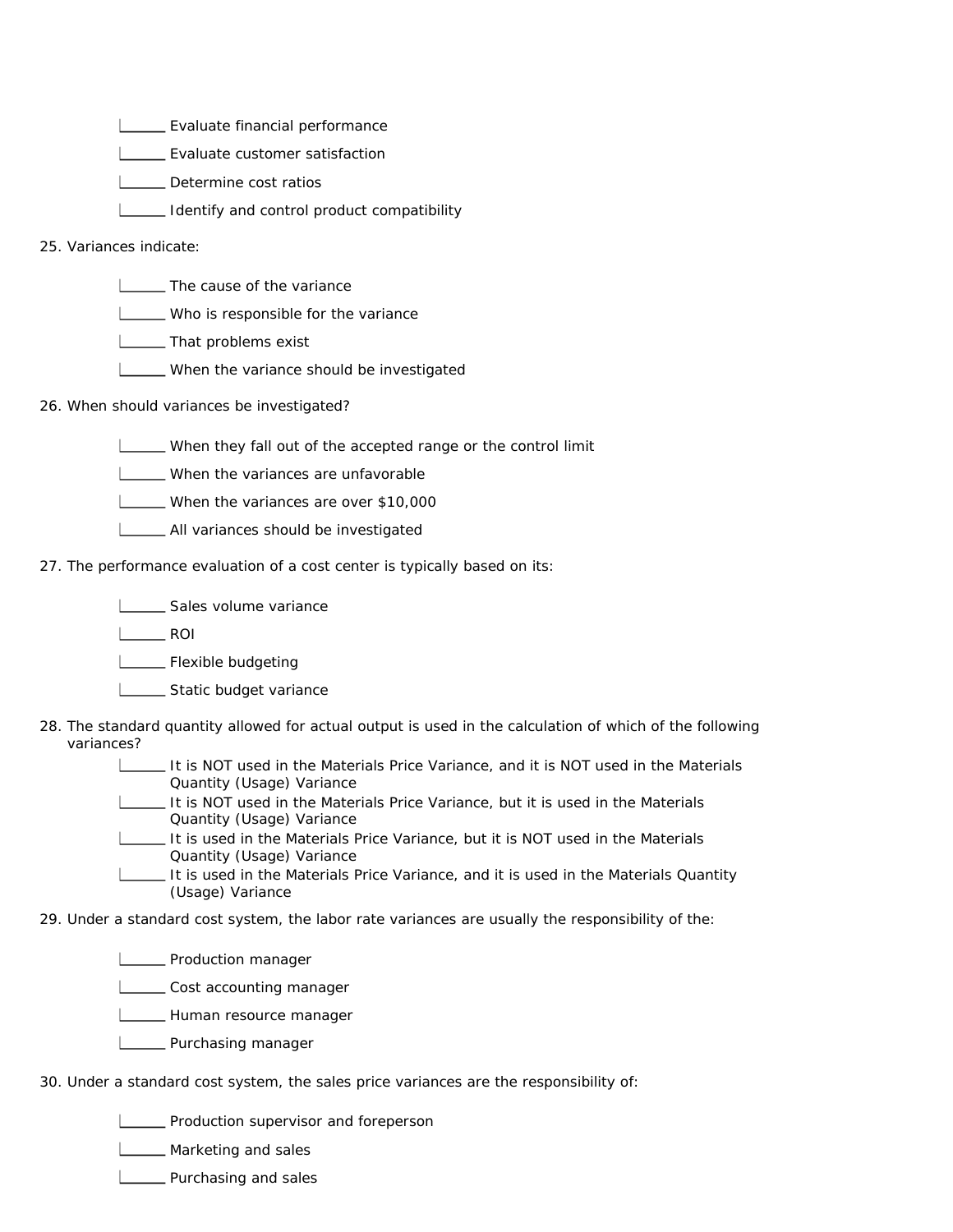Sales and industrial engineering

31. An unfavorable direct labor efficiency variance could be caused by a(n):

Unfavorable fixed overhead spending variance

Favorable labor rate variance

- Unfavorable variable overhead volume variance
- **Lackson** Poor supervision

32. How is labor efficiency variance computed?

- The difference between standard and actual rates, times actual hours
- The difference between standard and actual rates, times standard hours allowed
- The difference between standard and actual hours, times standard rate
- The difference between standard and actual hours, times the difference between standard and actual rates

#### **Chapter 8 - Managing Financial Assets**

33. Working capital consists of:

L<sub>Equipment</sub> **I**nventory

L\_\_\_\_\_ Bonds payable

- L<sub>\_\_\_\_</sub>Revenue
- 34. When a firm finances each asset with a financial instrument of the same approximate maturity as the life of the asset, it is applying:
	- **LETT** Working capital management

Return maximization

L\_\_\_\_ Financial leverage

**L** A hedging approach

#### 35. A lock-box system

**LECT** Reduces the need for compensating balances

**LECT** Accelerates the inflow of funds

- **LETT** Provides security for late night deposits
- **LETT** Reduces the risk of having checks lost in the mail
- 36. Which one of following is least likely an investment vehicle for excess cash?

**LECT** Time deposits

L**L** Corporate bonds

**L** Money market funds

**L** Bankers' acceptances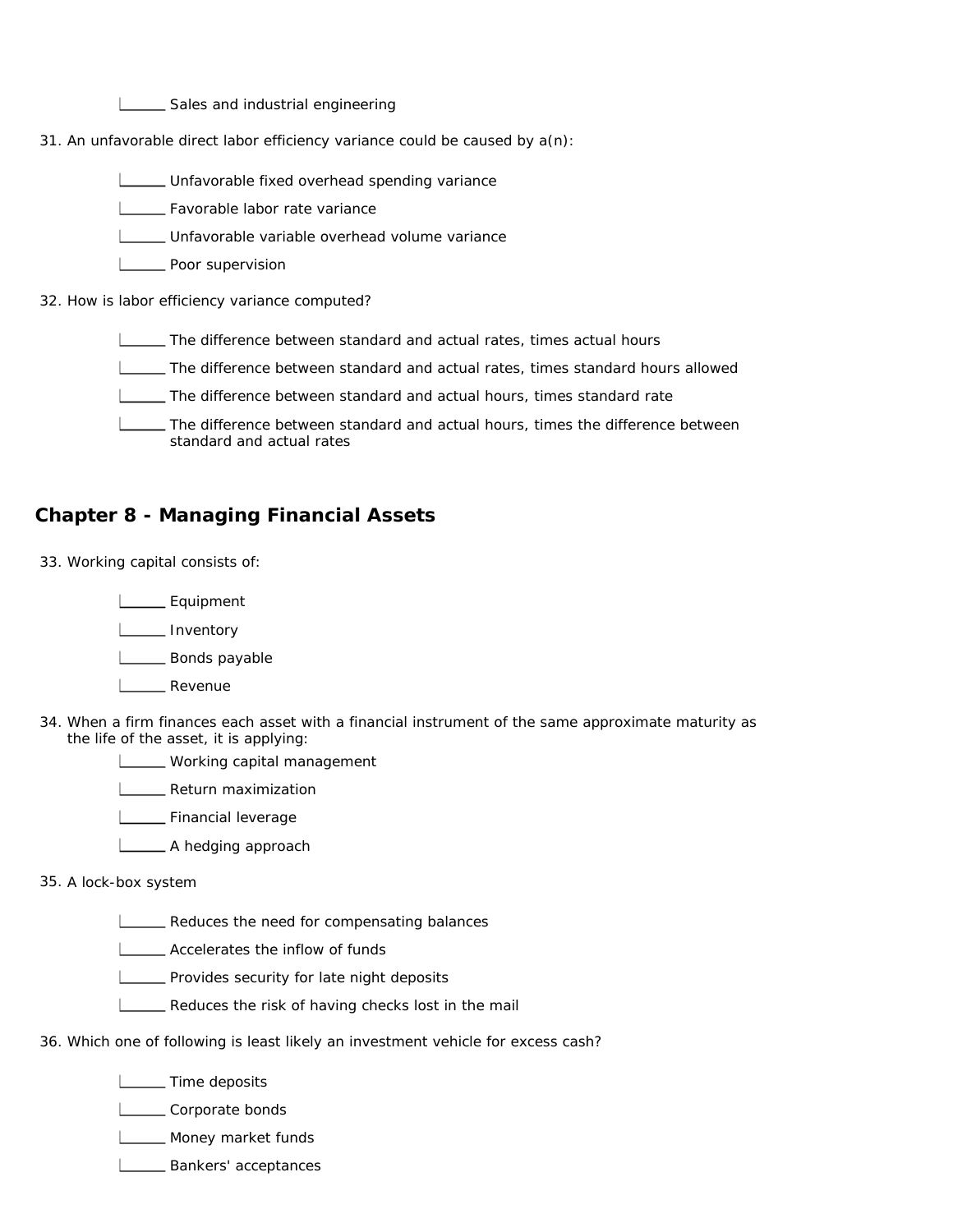- 37. A working capital technique that increases the payable float and therefore delays the outflow of cash is:
	- **LECONCOCOLLET CONCOCOLLET**

L\_\_\_\_\_\_\_\_ A draft

Electronic Data Interchange (EDI)

**L** A lockbox system

#### **Chapter 9 - Managing Accounts Receivable And Credit**

38. You can increase your rate of return by:

Extended credit

**L\_\_\_ Accelerated cash receipts and delay cash payments** 

**ILLETT** Increase cash payments

- **LARGO Make early cash payments**
- 39. The cost of a product is 30% of the selling price, and the carrying cost is 12% of the selling price. On the average, accounts are paid 90 days after the sale date. Sales average \$30,000 per month. What is your accounts receivable for this product?
	- $\frac{1}{1}$ \$90,000 \$120,000  $\frac{1}{2}$ \$270,000  $1$  \$30,000
- 40. Your accounts receivable (A/R) amounts to \$100,000. The cost of a product is 30% of the selling price, and the carrying cost is 10% of the selling price. What is the amount of investment in A/R?
	- $\sqrt{\frac{1}{100}}$ \$100,000  $\frac{1}{1}$ \$10,000  $\frac{1}{1}$ \$40,000
	- $1$   $30,000$

#### **Chapter 10 - Managing Inventory**

41. Economic order quantity refers to the order size that:

| Minimizes the size of the order

**LETT** Minimizes the carrying costs associated with inventory

**LETTE** Minimizes total inventory costs

**LETTER** Minimizes the ordering costs associated with inventory

42. One of the elements included in the economic order quantity (EOQ) formula is:

Safety stock

**L\_\_\_\_** Annual demand (usage)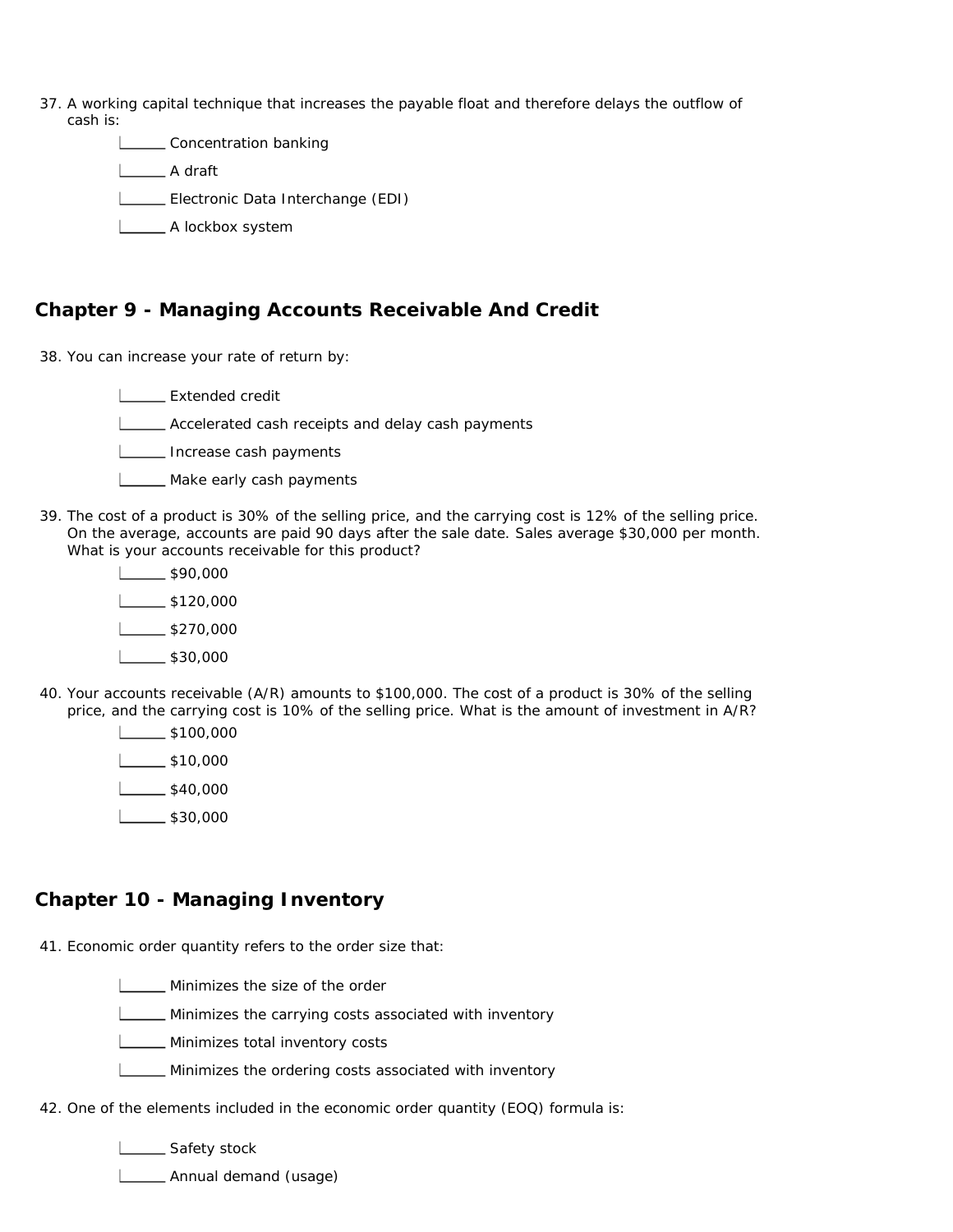Selling price of item

Lead time for delivery

43. The amount of inventory that a company would tend to hold in stock would increase as the:

Sales level falls to a permanently lower level

**LECOST** Cost of carrying inventory decreases

**LETT** Variability of sales decreases

**LECOST OF running out of stock decreases** 

44. The Stewart Co. uses the economic order quantity (EOQ) model for inventory management. A decrease in which one of the following variables would increase the EOQ?

**L\_\_\_\_** Annual sales

Lost per order

**Safety stock level** 

Loosts Carrying costs

#### **Chapter 11 - The Time Value Of Money**

45. If a loan is to be repaid in equal periodic amount it is:

**Letter** Personal loan

**L\_\_\_\_\_** Amortized loan

Lommercial loan

Variable loan

46. The basic idea of time value of money is that money received in the future is:

Not as valuable as money received today

More valuable than money received today

**Increases in value with time** 

**L** Future value

47. Which of the following is true regarding capital rationing decisions?

Companies should always rank the investment with the payback period

Companies should rank the investments with the profitability index

Companies should always choose the investment with the highest IRR

Companies should always choose the investment with the highest ARR

#### **Chapter 12 - Capital Budgeting Decisions**

48. Long-term investment projects do NOT include investments in: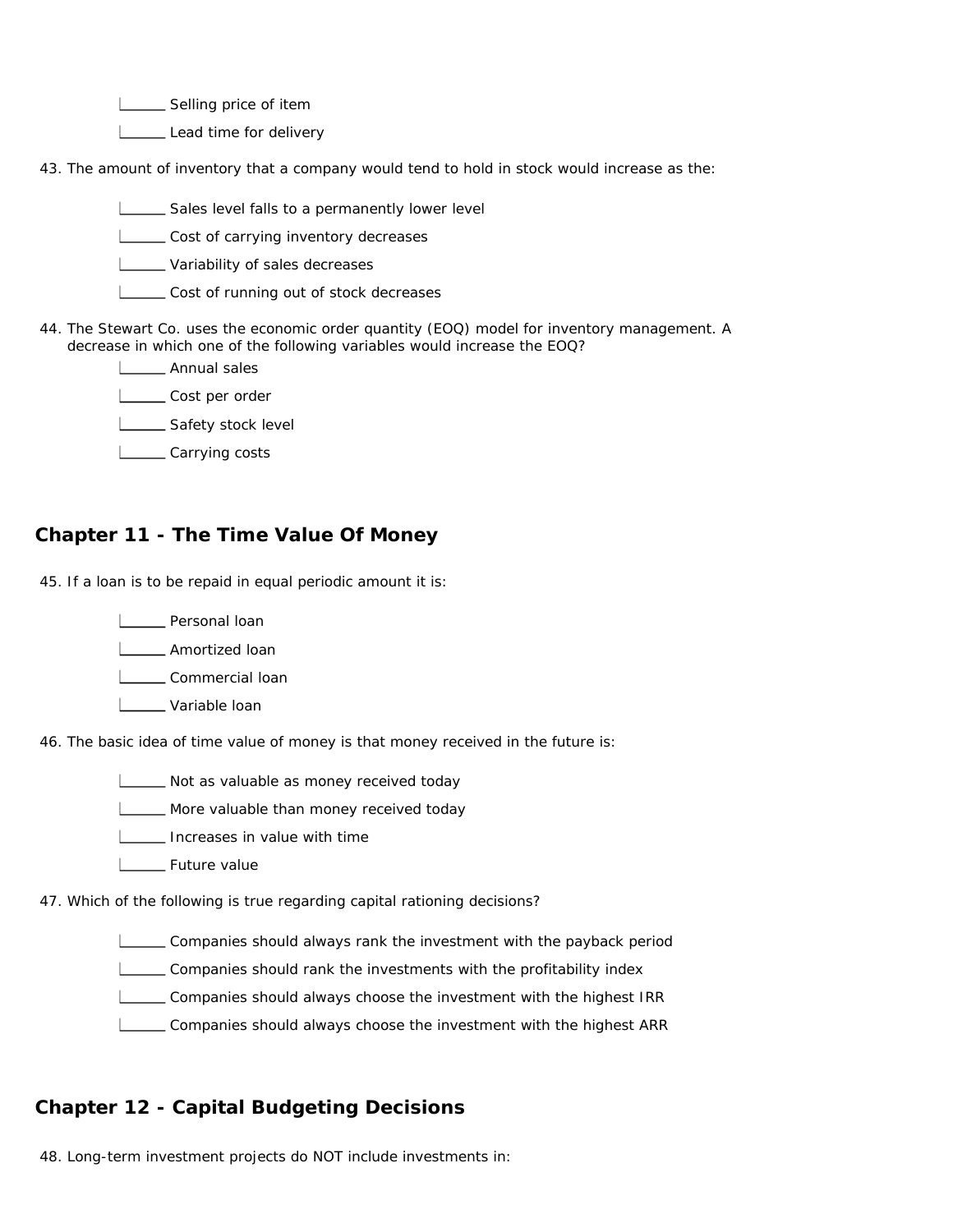**LETT** Property and plant

**Information technology (IT)** 

**L\_\_\_\_ New product development** 

- **L\_\_\_\_** Yearly tax deductions
- 49. Several methods of evaluating investments are all EXCEPT:

**L** Payback period

**L\_\_\_\_** Nonprofit ratio

Net present value (NPV)

- **Internal rate of return (IRR)**
- 50. The newest rule for computing depreciation for tax purposes is called the
	- **LECT** Accelerated depreciation method
	- Modified accelerated cost recovery system (MACRS)
	- Accelerated cost recovery system (ACRS)
	- **LECCE** Accelerated depreciation range
- 51. Sally, Inc. is considering the purchase of an investment that has a negative net present value based on Sally's 10% hurdle rate (minimum required rate of return). The internal rate of return would be:
	- $\Box$  $\frac{1}{6}$  < 10%  $1 - 10%$
	- $|$  > 10%

#### **Chapter 13 - Improving Managerial Performance**

52. \_ is NOT an action management can take to enhance rate of return on investment (ROI): Improve margin by reducing expenses, raising selling prices, or increasing sales faster than expenses Improve turnover by increasing sales while holding the investment in assets relatively constant, or by reducing assets **L\_\_\_\_** Improve both **Enhance the cost of capital** 53. The breakdown of ROI into margin and turnover is popularly known as

The ROI formula

**LETTIANGLE DU Pont formula** 

**The Margin-Turnover Relationship** 

**The breakdown principle**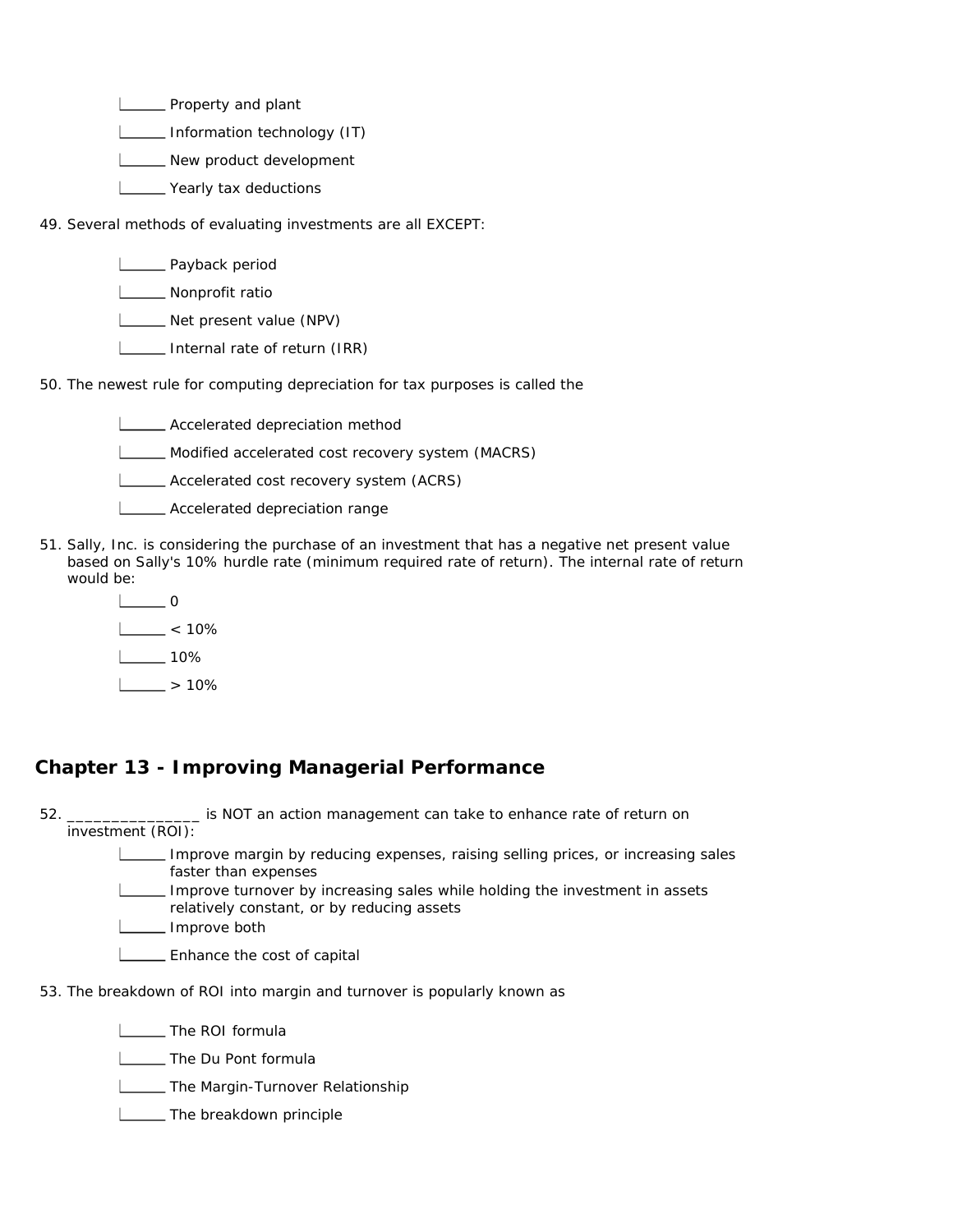#### **Chapter 14 - Evaluating And Improving Your Department'S Performance**

| 54. Which of the following is NOT a responsibility center?               |
|--------------------------------------------------------------------------|
| Cost center                                                              |
| Asset center                                                             |
| Profit center                                                            |
| Investment center                                                        |
| a fair price and treats each profit center as a separate economic entity |
| Cost plus price                                                          |
| Dual price                                                               |
| Negotiated market value                                                  |
| Outside market price                                                     |
|                                                                          |

#### **Chapter 15 - Sources Of Short-Term Financing**

56. Which one of the following provides a spontaneous source of financing for a firm?

Trade credit (accounts payable)

**L** Mortgage bonds

**LECOUNTED** Accounts receivable

- L**L** Debentures
- 57. An example of secured short-term financing is

**LECOMMERGIAL PAPER** 

**L**A warehouse receipt.

- **LETTE** A revolving credit agreement.
- **LECT** Trade credit.

58. \_\_\_\_\_\_\_\_\_\_\_\_\_\_\_\_\_\_ are often used to finance the shipment handling of both domestic and

foreign merchandise.

**LETTE** Agency securities.

**LETTE** Bankers' acceptances.

Lommercial paper.

**LETTE** Repurchase agreements.

#### 59. Commercial paper:

Ordinarily does not have an active secondary market

Has a maturity date greater than 1 year

**IS issued by corporations of any size**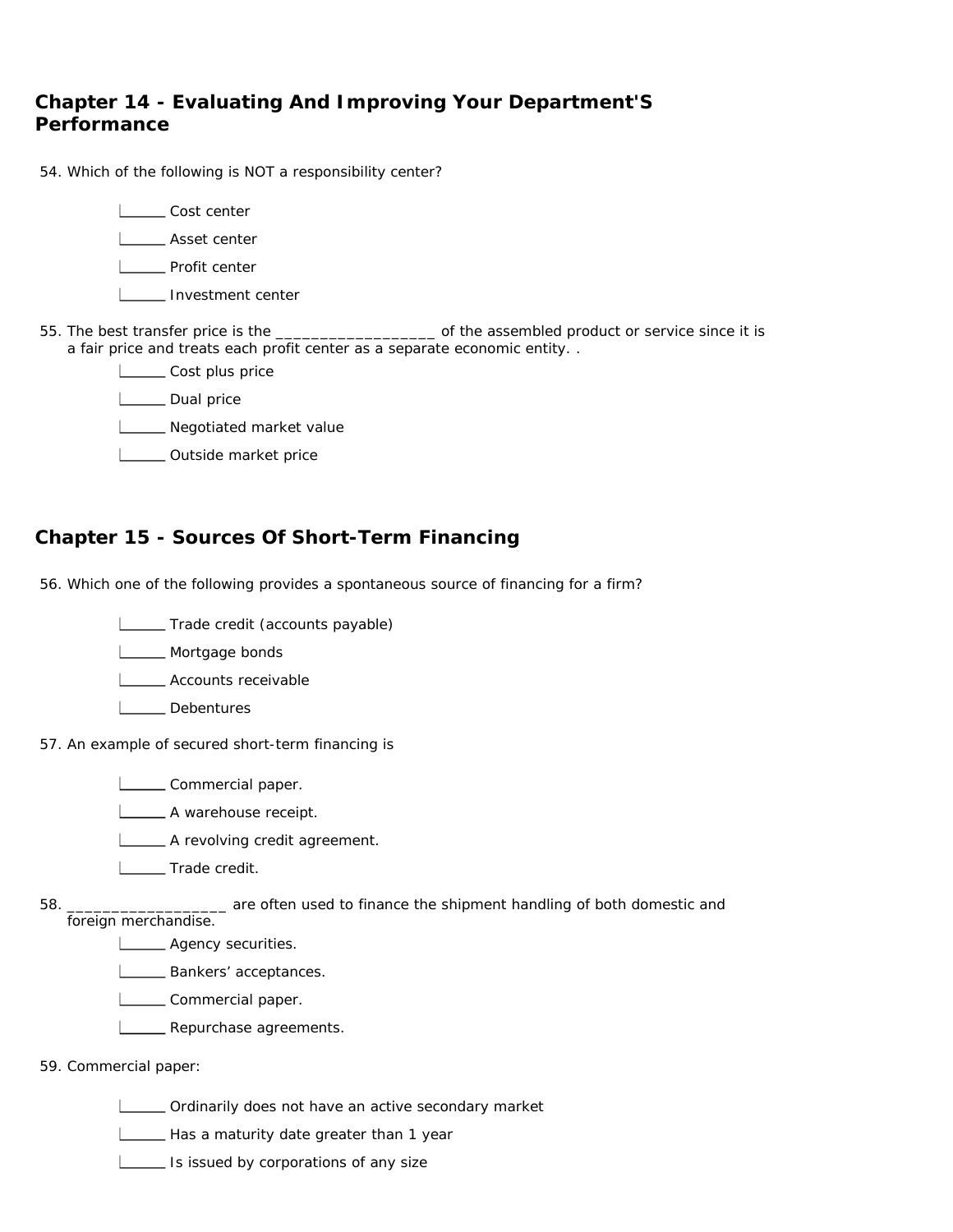Has an interest rate higher than a bank loan

#### **Chapter 16 - Considering Term Loans And Leasing**

60. Intermediate-term loans do NOT include

**LETTE** Repurchase agreements

L**L** Debentures

Insurance company term loans

**L**\_\_\_\_\_\_ Equipment financing

61. Revolving credit is used mainly for:

Long-term financing

**Letter** Seasonal financing

Loopital financing

**LETT** Renovation financing

#### **Chapter 17 - Long-Term Debt And Equity Financing**

62. An issuer of new securities selects an investment banker by

**L** A negotiated deal.

L**L** Best efforts.

A general cash offer or a rights offer.

A firm commitment.

63. When dealing with venture capital firms, do NOT:

**LETT** Read the fine print

**LETT** Watch for delay maneuvers

Guard your trade secrets

Give up an ownership interest

64. Bond holders are:

L**Creditors** 

Lebtors

**L**<br>Entrepreneurs

L<sub>Risk takers</sub>

65. Zero-coupon bonds:

Are initially sold at par value (a zero discount)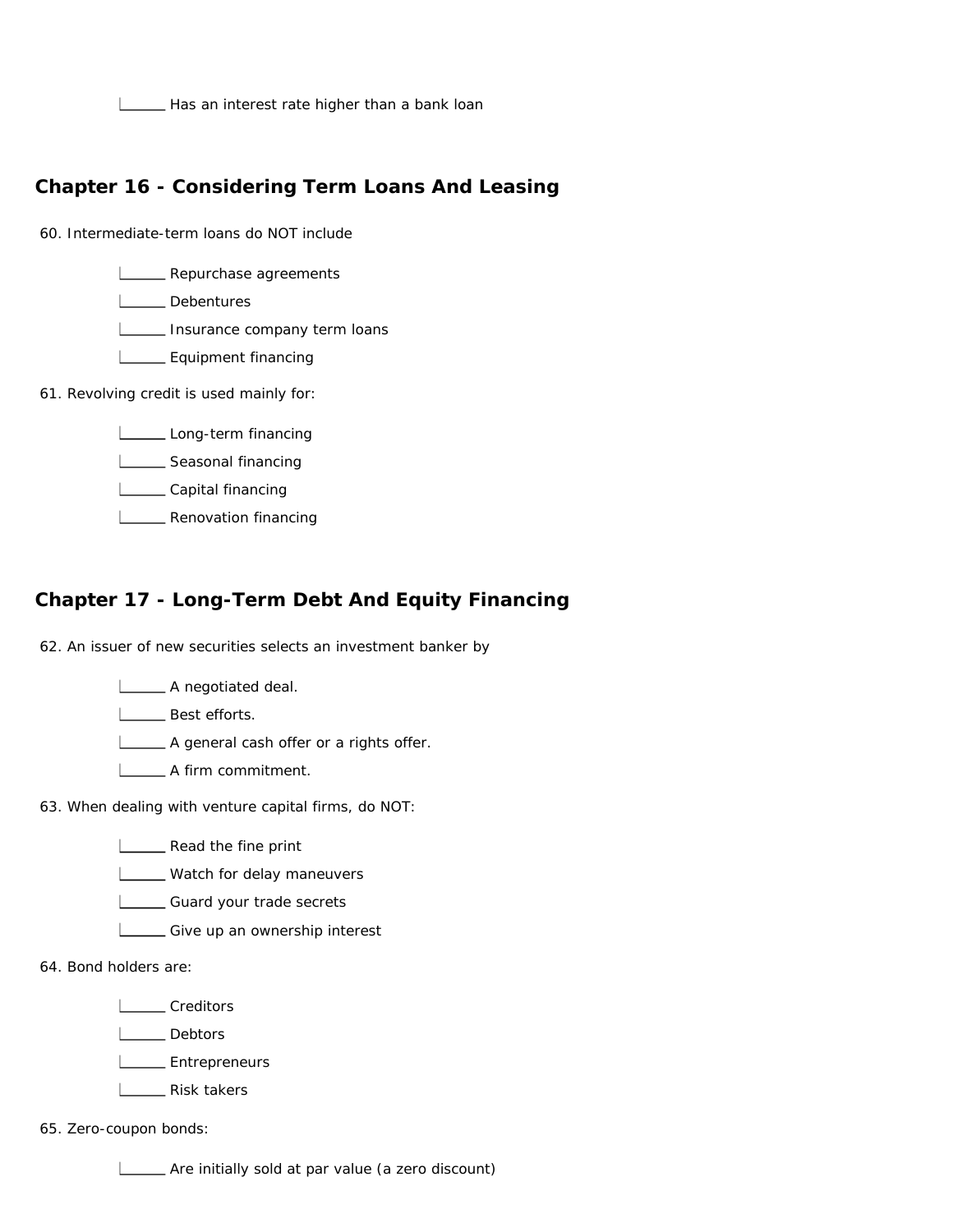**LETT** Are issued at prices significantly below face value

Are initially sold for a price above par value

L\_\_\_\_\_ Are tax free

- 66. Which of the following is false about junk bonds?
	- $\Box$  Issued when the debt ratio is very high
	- Securities rated at less than investment grade
	- **They are useless securities**
	- Securities that are highly risky but offer high yields
- 67. A firm must select from among several methods of financing arrangements when meeting its capital requirements. To acquire additional growth capital while attempting to maximize earnings per share, a firm should normally:
	- Attempt to increase both debt and equity in equal proportions, which preserves a stable capital structure and maintains investor confidence
	- Select debt over equity initially, even though increased debt is accompanied by interest costs and a degree of risk
	- Select equity over debt initially, which minimizes risk and avoids interest costs
	- Discontinue dividends and use current cash flow, which avoids the cost and risk of increased debt and the dilution of EPS through increased equity

68. Common shareholders with preemptive rights are entitled to

Vote first at annual meetings.

**LECT** Purchase any additional bonds sold by the firm

Purchase sufficient shares so as to maintain their ownership percentage.

**LETT** Gain control of the firm in a proxy fight.

69. In what way do investment bankers make money under best efforts offerings?

 $\Box$  By receiving the difference between the purchasing price and the offering price.

**LETT** By receiving a commission.

- By receiving a discount of the difference between the purchasing price and the offering price.
- By purchasing unsold securities for their own account.

#### **Chapter 18 - Interpreting Financial Statements**

70. The basic financial statements include a

Balance sheet, income statement, statement of retained earnings, and statement of changes in retained earnings

Statement of financial position, income statement, statement of retained earnings, and statement of changes in retained earnings

Balance sheet, statement of financial position, income statement, and statement of changes in retained earnings

- Balance sheet, income statement, and statement of cash flows
- 71. A statement of cash flows is to be presented in general purpose external financial statements by which of the following?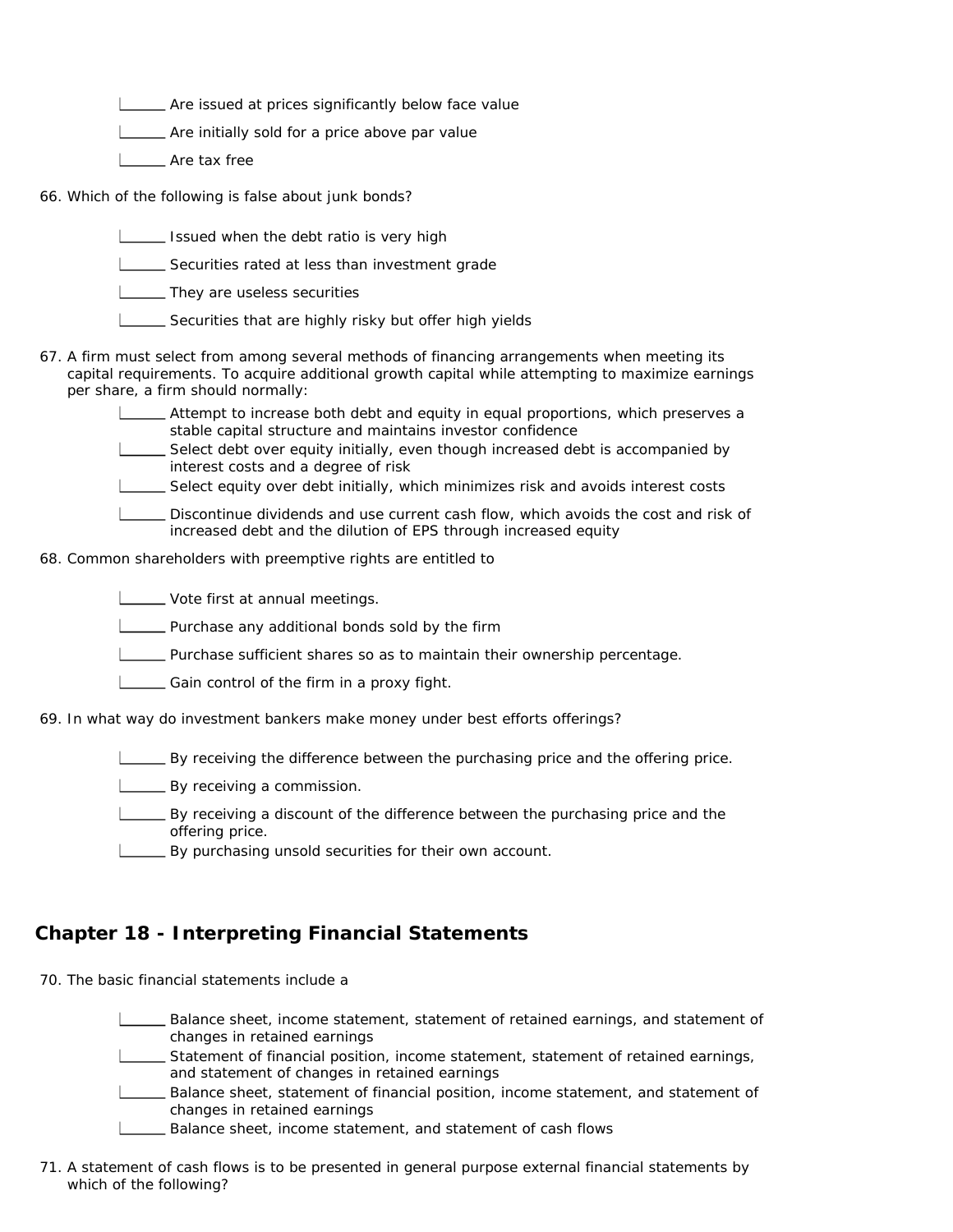**LETT** Publicly held business enterprises only.

All business enterprises and not-for-profit organizations.

**LETTER** Privately held business enterprises only.

**LETTE** All business enterprises.

72. The primary purpose of the balance sheet is to measure:

**The fair market value of the firm's assets** 

**LETT** Assets, liabilities, and cash flows

**LETTE** The liquidation value of the firm's assets

The firm's financial position at a given date

73. Another name for the balance sheet is the:

**LETT** Statement of cash flows

**LETTE** Statement of earnings

Statement of financial position

**LETT** Retained earnings statement

74. Which of the following types of accounts are not found on the balance sheet?

L**L** Revenues

L<sub>Assets</sub>

L**iabilities** 

L**L** Owners' equity

75. Which of the following would be classified as a current liability?

**L**\_\_\_\_\_ Accounts payable

Land

Louise Capital stock

**LECOUNTED** Accounts receivable

76. The financial statement that shows the origin and disposition of an enterprise's cash flows is called the:

**L\_\_\_\_\_** Balance sheet

Statement of cash flows

**Income statement** 

**LETTE** Retained earnings statement

77. Which of the following is a primary use of cash?

**L** Borrowing

Investment by owners

**L** Operating expenses

Sale of equipment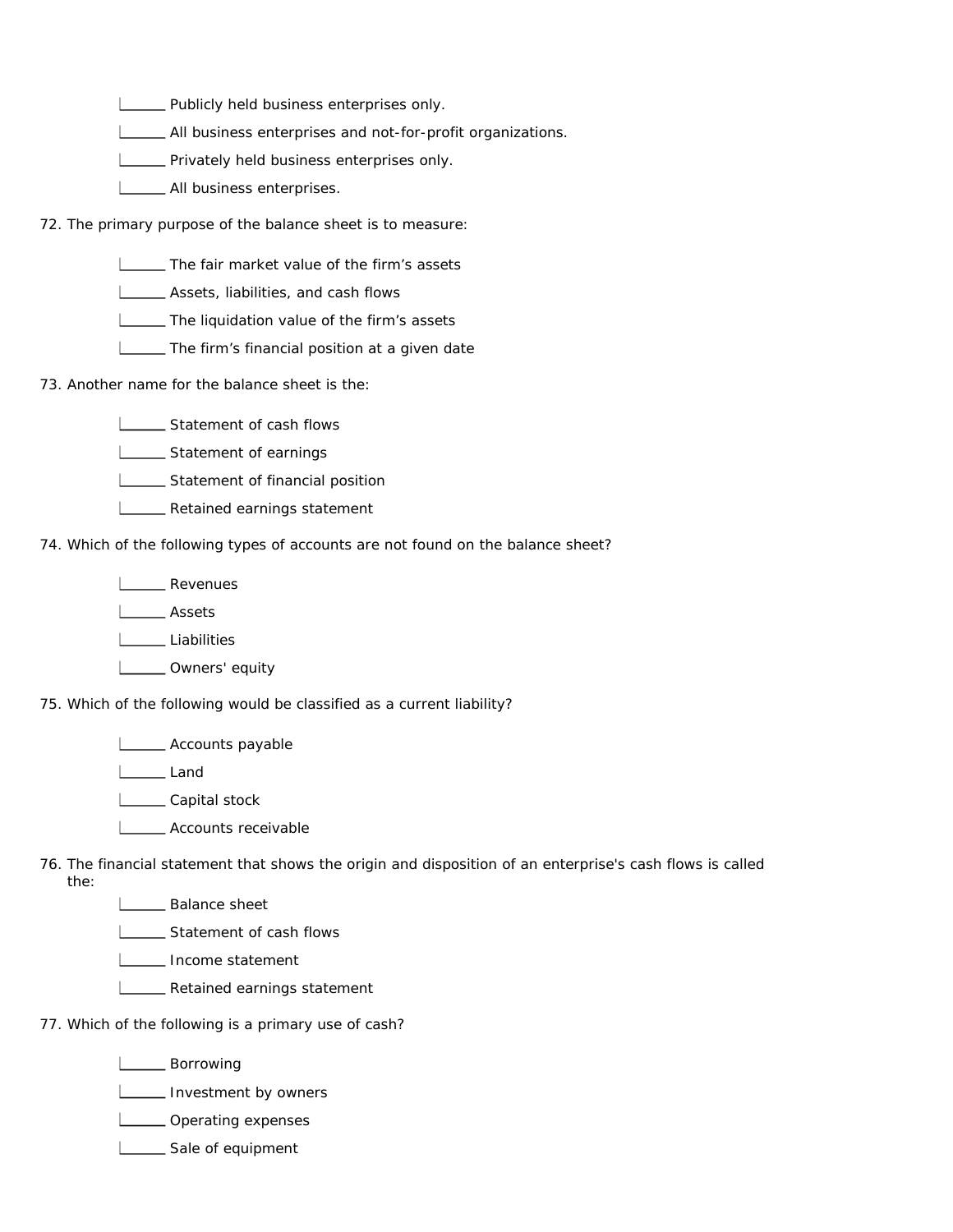### **Chapter 19 - Accounting Conventions And Recording Financial Data**

- 78. Double-entry system implies:
	- **Each transaction has a dual effect**
	- **LETTIME:** The use of two accounts
	- **The use of two journals**
	- **LETTIA** The use of a journal and a ledger
- 79. The idea that a transaction affects either both sides of the equation by the same amount or one side of the equation only, by increasing and decreasing it by identical amounts and thus netting zero:
	- **The additive concept**
	- **The going concern assumption**
	- **The monetary measurement concept**
	- **LETT** Double-entry accounting
- 80. The basic accounting equation is:
	- $\Box$  Assets = liabilities + owners' equity
	- **LETT** Assets + liabilities = owners' equity
	- Assets + owners' equity = liabilities
	- Liabilities owners' equity = assets
- 81. A journal is:
	- A flowchart of all transactions
	- **LECTE** An accounting procedures manual
	- A chart of account
	- **The initial recording of transactions**
- 82. The ledger is:
	- $\Box$  A listing of the titles and numbers of all accounts in the chart of accounts
	- **LETTE** A flowchart of all transactions
	- $\Box$  The group of accounts which sum up the financial operations of the company
	- L<sub>A</sub> journal
- 83. What function do general ledgers serve in the accounting process?
	- L\_\_\_\_\_ Reporting
	- **L\_\_\_\_\_** Summarizing
	- L\_\_\_\_\_\_ Classifying
	- L<sub>Recording</sub>
- 84. Borrowing money from a bank: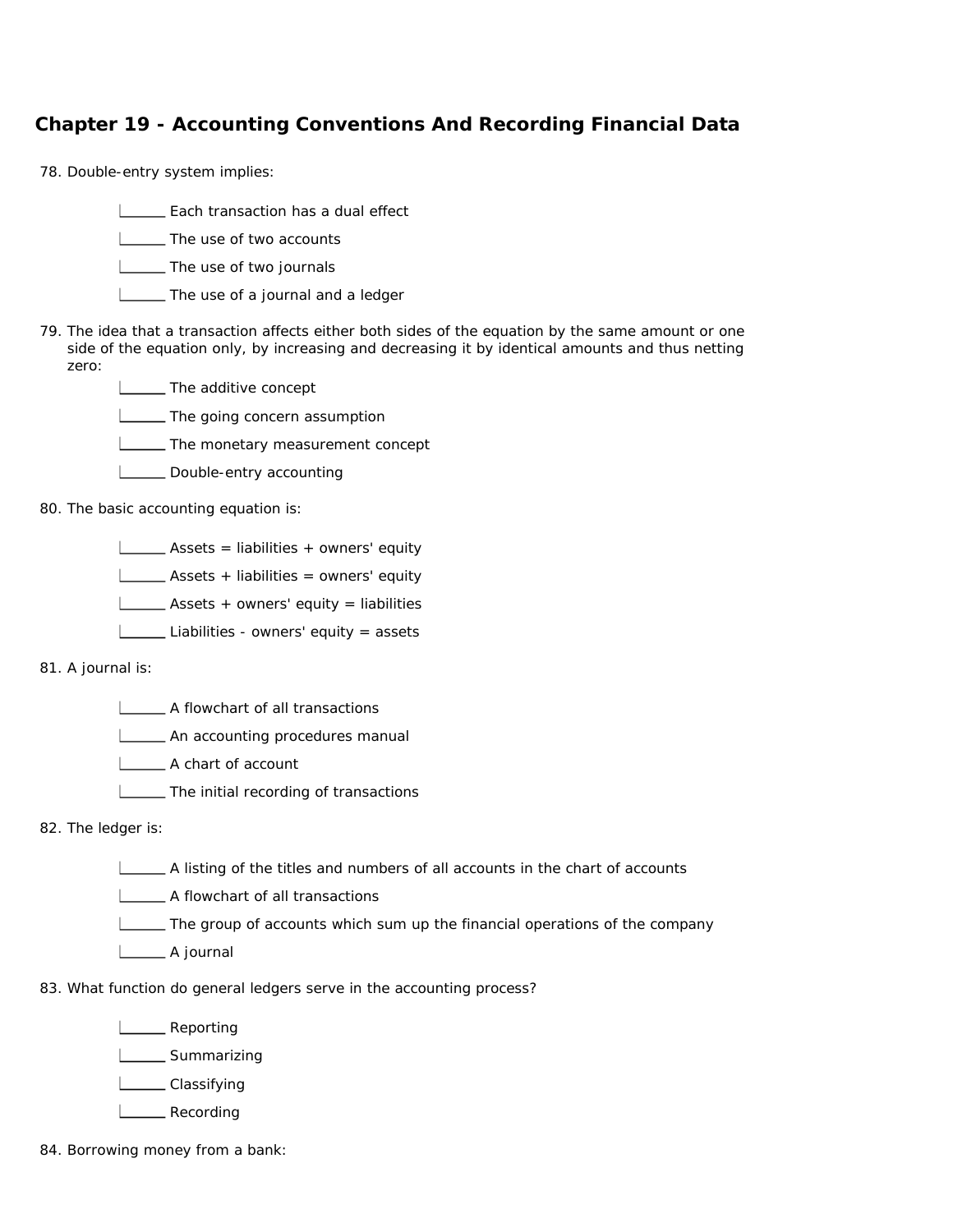Increases assets and decreases liabilities

**ILLETT** Increases liabilities and decreases assets

Decreases assets and decreases liabilities

Increases assets and increases liabilities

85. If a company purchased equipment for cash, the accounting equation would show a(n):

Increase in assets and decrease in assets

Decrease in liabilities and increase in assets

Increase in liabilities and increase in assets

Decrease in liabilities and decrease in assets

#### **Chapter 20 - Assessing Financial Health And Fitness**

86. What ratio is used to measure a firm's liquidity?

**L** Debt ratio

**Loopey** Asset turnover

L<sub>ough</sub> Current ratio

**L** Return on equity

87. What ratio is used to measure a firm's leverage?

Louis Debt ratio

L\_\_\_\_\_ Current ratio

L**L**Asset turnover

**LETT** Return on equity

88. What ratio is used to measure a firm's efficiency at using its assets?

L**LC** Current ratio

**Louise** Total asset turnover

**LETTE** Return on sales

**LETT** Return on equity

89. What ratio is used to measure the profit earned on each dollar invested in a firm?

L\_\_\_\_\_\_ Current ratio

**LETTE** Asset turnover

**LECT** Return on sales

**L\_\_\_ Return on total asset** 

90. What type of ratio is rate of return on net sales?

**LETT** Profitability ratio

**L** Activity ratio